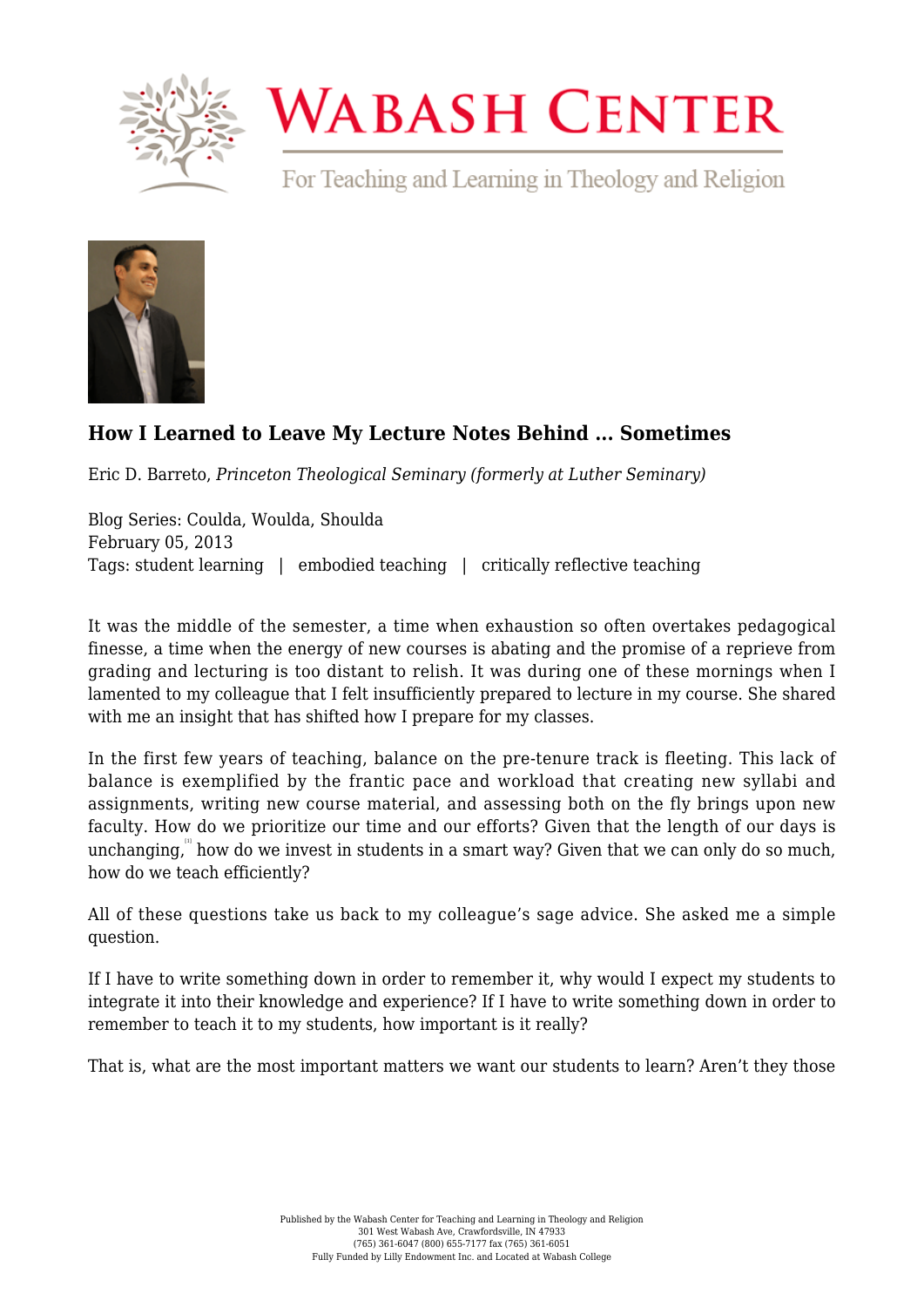insights and experiences that we have cultivated over years of committed study, extended reflection, and formative experiences? That's the kind of stuff we don't commit to paper but to memory. We commit them to memory not by rote but by letting it shape us at our very core, which is precisely what has driven a life of study and teaching.

Teaching, especially in our earliest experiences, can quite easily expose our anxieties and insecurities. Standing in front of a classroom full of students, I have clutched my carefully crafted lectures, well-outlined notes, or even an intricate visual presentation as a means of protection and safety. What if we instead held on tightly to that which we know best, to those passions that have carried us thus far?

I followed my colleague's advice and started trusting a bit more my education, training, and passion. Of course, this does not mean that I started winging my lectures and teaching. Neither does it mean that the pressures of teaching simply disappeared. I prepare. I study. I review. I take notes and even write manuscripts of portions or the entirety of my lectures. But I also have found a great deal of freedom in leaning on my preparation in graduate school and simply teaching those things I am most passionate about.

Try this experiment. If you had to teach on your field of study five minutes from now without the help of notes, what would you say? Our daily teaching is not such a dire scenario but perhaps such a scenario is nonetheless instructive, $^{\scriptscriptstyle[\mathbb{2}]}$  for it would reveal most clearly what is at the center of our pedagogical commitments.

Looking back on my first few years of teaching, I wish I had given myself the freedom to be less explicit in some aspects of my teaching. I spent too much time grading with a fine tooth comb and honing my lecture notes. I could instead have provided helpful but broader comments on papers. I could have leaned on my knowledge and learning to help fill out my lecture notes. Such freedom would have given me room to reflect on where more explicit direction would have been useful to my students.

(I would have liked to have been far more explicit with students about my expectations and my assignments. The vast majority of my students are responsible and self-directed but a handful of students too often exploit the ambiguities of a new professor's syllabus or my inexperience…but I digress!)

But more than all that, I wish I had given myself the freedom to be a teacher, not an anxious graduate student still trying to make the grade. This transition is by no means easy but essential to our vocations as educators.

 $^{\scriptscriptstyle\rm{H}}$  By the way, if you lament that we can't extend our days beyond 24 hours, read *The Age of Miracles* by Karen Thompson Walker [\(http://www.amazon.com/dp/0812982940\)](http://www.amazon.com/dp/0812982940). That will cure you of such hopes!